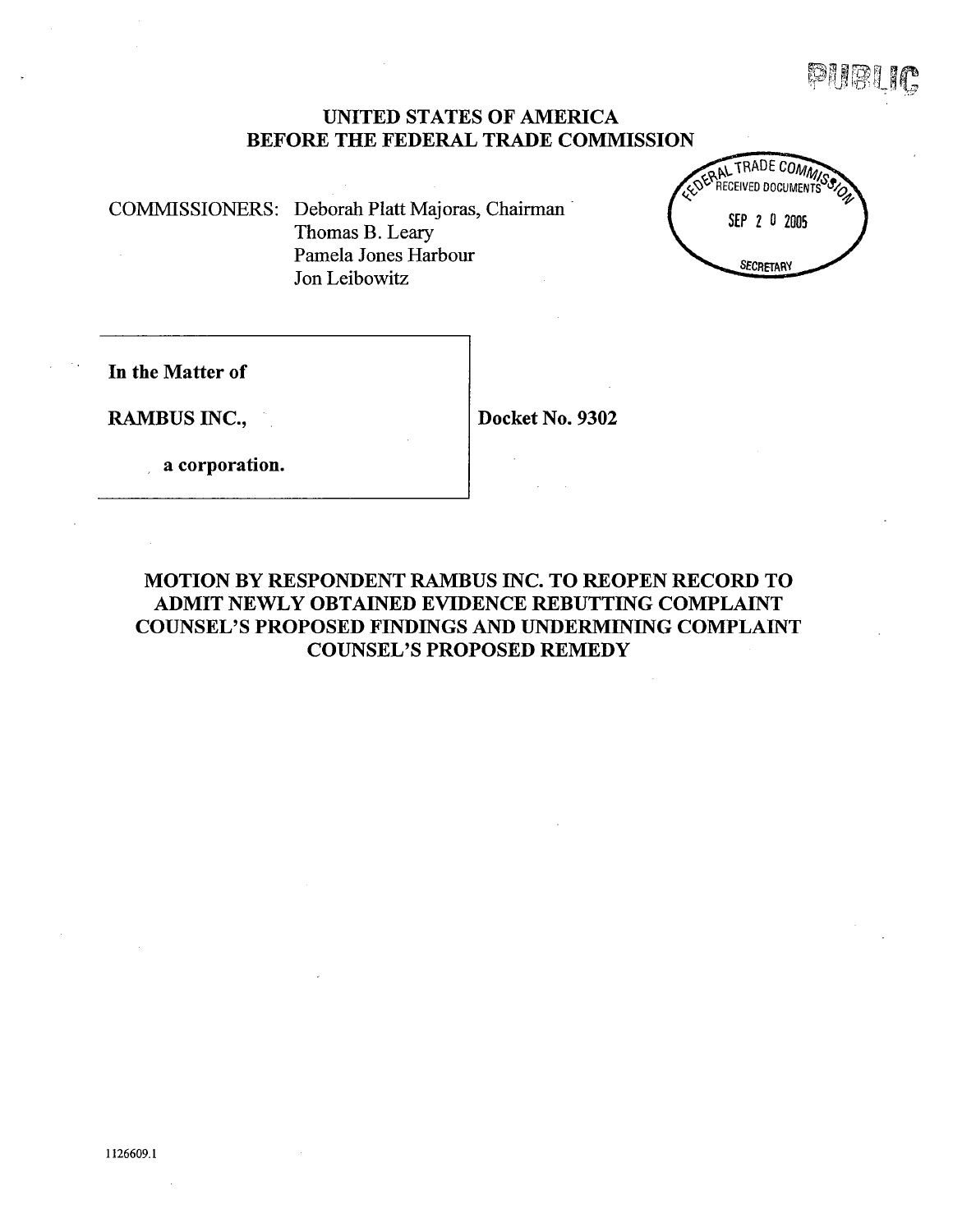#### L. INTRODUCTION

Respondent Rambus Inc. ("Rambus") respectfully submits this motion to reopen the record to admit evidence recently obtained by Rambus that substantially undermines Complaint Counsel's proposed remedy and many of the proposed findings advanced in support of that remedy. The evidence in question was recently produced to Rambus in private litigation by two DRAM manufacturers, Micron Technology, Inc. Micron") and Hynix Semiconductor, Inc. ("Hynix"). Presumably because Micron and Hynix "stand to lose mightily" if the Initial Decision is upheld, they have so far *refused* to allow Rambus to provide the evidence in question to the Commission. See Brief of Amici Curiae Micron Technology, Inc., Hynix Semiconductor, Inc. and Infmeon Technologies AG, fied April 16, 2004, p. 5. As a consequence, Rambus wil shortly move to amend the Protective Order in the private litigation to allow the paries to discuss relevant evidence with governmental agencies.

An order reopening the record is fully justified here, for many of the reasons set forth in the Commission's prior order reopening the record, at Complaint Counsel's request, to admit evidence from a private lawsuit involving Rambus. See Order Granting In Part Complaint Counsel's Motion To Compel Production Of, And To Reopen The Record To Admit, Documents Relating To Rambus Inc.'s Spoliation Of Evidence, fied May 13 2005 (hereinafter "Order Reopening Record"). In its order, the Commission stated that the evidence in question would "raise potentially disturbing issues regarding the adequacy, completeness and reliability of the record in this matter.

 $-2-$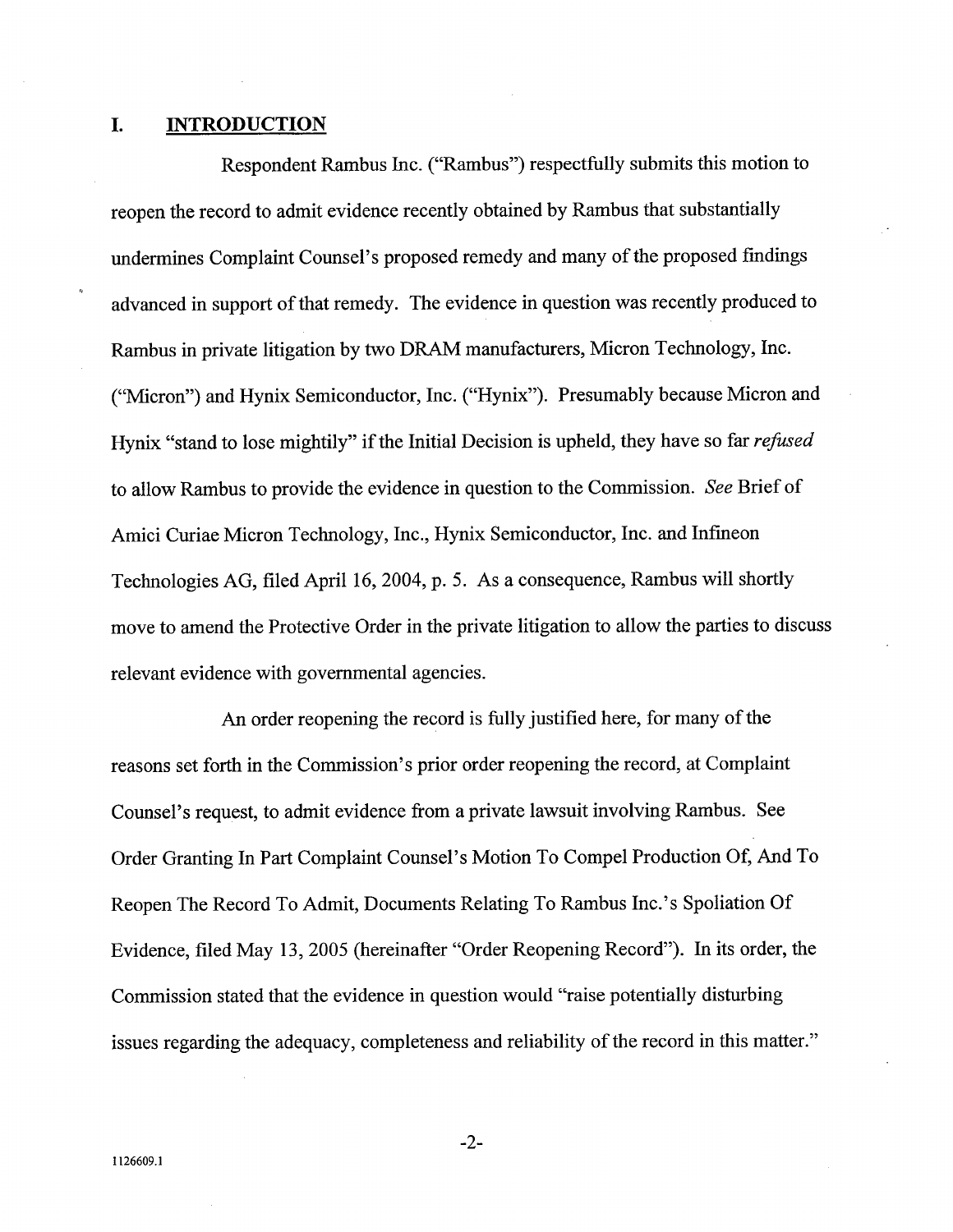Id. at 3. The Commission also cited to Complaint Counsel's argument that the materials would "likely contradict evidence and positions taken in this matter previously...." Id.

These same concerns arise  $-$  and are greatly magnified  $-$  with respect to the evidence that is the subject of this motion to reopen. For example:

- the new evidence directly contradicts specific trial testimony solicited by  $\bullet$ Complaint Counsel from executives who testified on behalf of Micron and Hynix;
- the new evidence directly contradicts numerous specific fmdings that Complaint Counsel have asked the Commission to adopt on appeal including findings based explicitly on the testimony of the executives referenced above;
- the new evidence directly contradicts positions taken by Complaint Counsel in their briefs on appeal to this Commission; and
- the new evidence directly undermines Complaint Counsel's rationale for the imposition of the draconian remedy they seek.

For these reasons, as set out more fully below, Rambus respectfully

requests that the Commission enter the Proposed Order submitted herewith.

## II. PROCEDURAL BACKGROUND

### $\bf{A}$ . The San Francisco Litigation

In May 2004, Rambus brought suit against Micron, Hynix and Infineon Technologies AG ("Infineon") in San Francisco Superior Court, alleging that the defendants had acted in concert to block the successful market introduction of Rambus's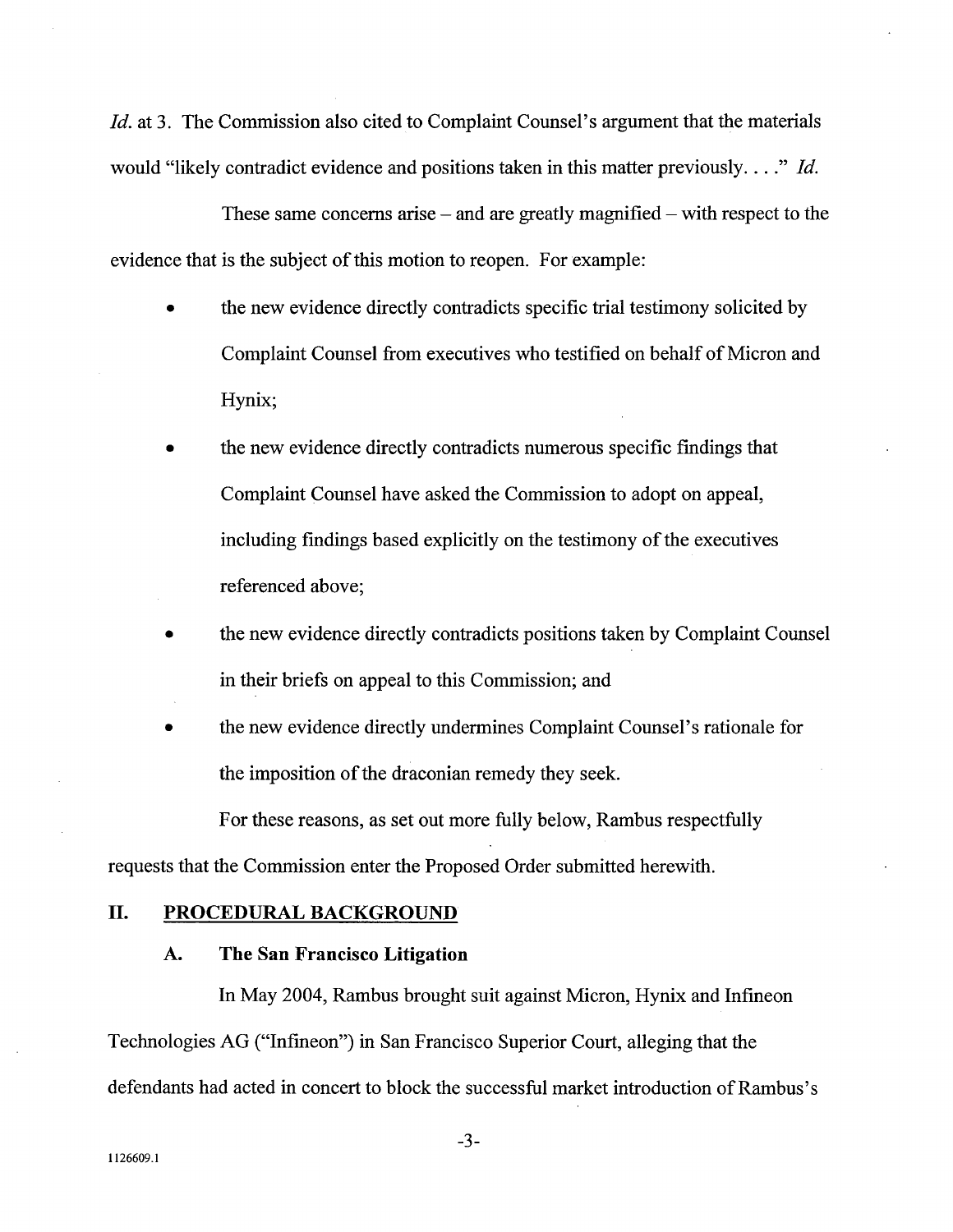RDRAM technology. See Declaration of Steven M. Perry ("Perry Decl."), 12. In April 2005, after a lengthy delay caused by the defendants' unsuccessful efforts to move the venue of the action, the judge presiding over the San Francisco case ordered Micron and Hynix to produce to Rambus the documents they had already produced to the U.S. Department of Justice ("DOJ") in connection with the DOJ's investigation of DRAM price fixing. Id.,  $\P$ 3.<sup>1</sup> The one million pages of documents that were made available to Rambus in May 2005 contain remarkable evidence of direct communications between high-ranking Micron and Hynix executives that contradict the testimony given in this proceeding on behalf of Micron and Hynix and relied upon by Complaint Counsel in many of their findings and arguments. See section II C,  $\inf$ a.

### **B.** The Protective Order

The Protective Order that the parties in the San Francisco litigation agreed to prior to the defendants' production of the documents described above provided in part that a party could designate a document "Highly Confidential" if it believed that the document contained "competitively sensitive trade secrets, or other confidential research

<sup>&</sup>lt;sup>1</sup> As the Commission is probably aware, Hynix pled guilty in May 2005 to participating in a criminal conspiracy to suppress and eliminate competition in the DRAM market between 1999 and 2002, and it agreed to pay a fine of \$185,000,000. Perry Decl., ex. B. As part of its plea agreement, Hynix also agreed to cooperate "fully and truthfully" with the DOJ's ongoing investigation, including its investigation of possible collusion by DRAM manufacturers involving RDRAM. Id., p. 10. Micron has claimed that it is not a target of the DOl's investigation, apparently because it has entered the DOl's "amnesty" program. Micron has admitted, however, that the DOJ has "evidence of price fixing by Micron employees and its competitors on DRAM. . . . " Id., ex. C. Infineon Technologies AG ("Infineon") also pled guilty to criminal antitrust violation and agreed to pay a substantial fine. In March 2005, Rambus dismissed Infineon as a defendant in the San Francisco case as a result of a settlement between the parties. In June 2005, after reviewing the documents produced by Micron and Hynix Rambus added three Samsung entities as defendants.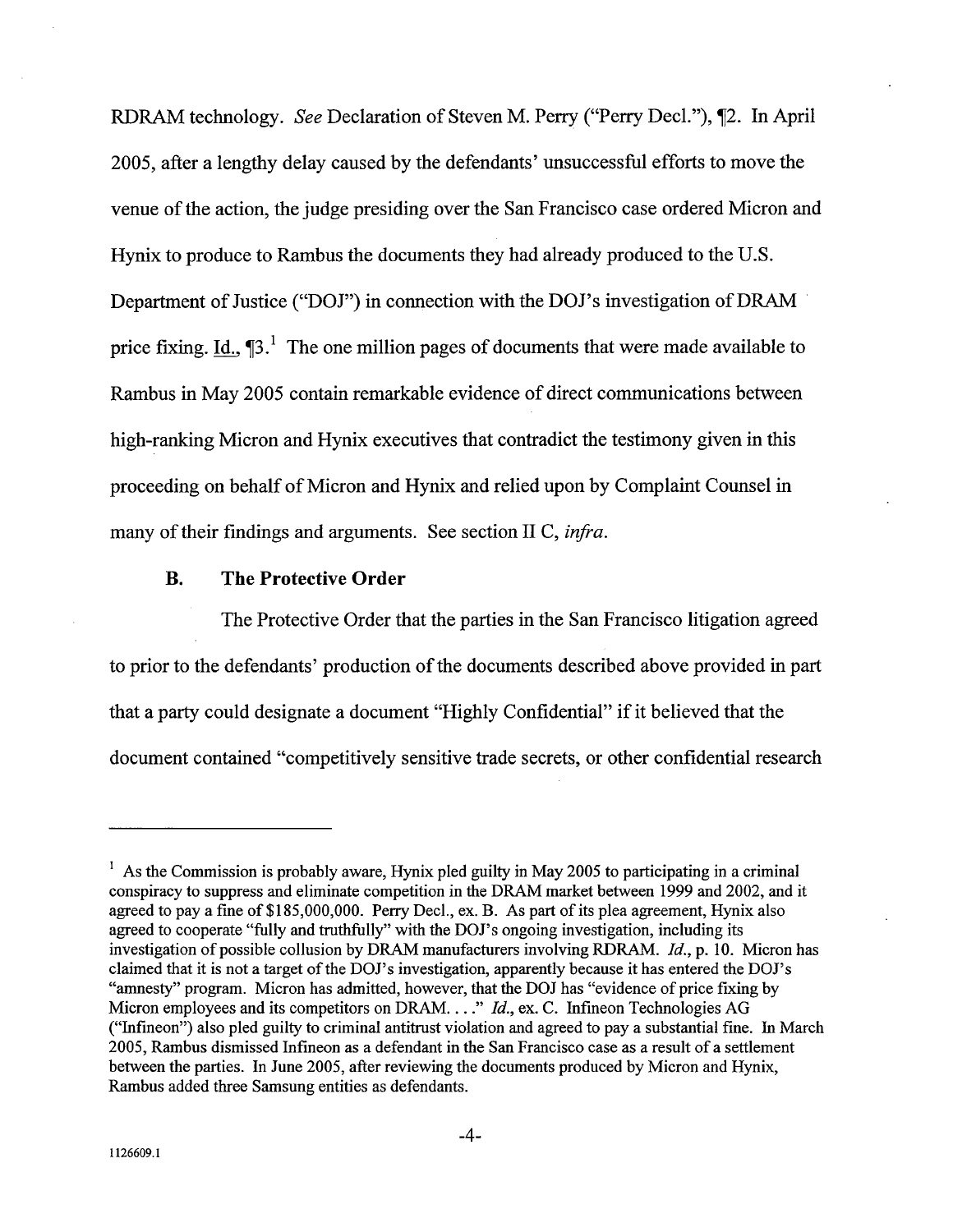and development or proprietary business information, the disclosure of which to other parties or third parties would competitively disadvantage the producing party...." Perry Decl., ex. E, at p. 2. In July 2005, after reviewing the documents produced by Micron and Hynix, and after determining that virtually all of the documents had been designated "Highly Confidential," Rambus requested that the defendants in the San Francisco action agree to amend the Protective Order to allow the paries to discuss such documents with representatives of governmental agencies. *Id.*, exs. C-D. In August 2005, each of the defendants refused to amend the Protective Order. *Id.* The DOJ, however, has stated that it will support an order allowing the parties to discuss the evidence with it. Id.,  $\oint 8$ . Rambus has requested that Complaint Counsel join the DOJ in supporting the proposed amendment to the Protective Order. Id.

At a hearing held on September 13 2005, the judge in the San Francisco action ordered the parties to meet and confer on the issue in an effort to resolve it without court order. Id.,  $\parallel$  7. That process is underway. If the meet and confer process is unsuccessful, the Court has set a hearing date for further motions in the case on October 31, 2005, and Rambus will at that time move the Court to amend the Protective Order. If the Protective Order is amended, Rambus will promptly provide to Complaint Counsel and the Commission a subset of the documents in question - likely comprised of no more than 250 pages – that pertain directly to the issues raised on appeal and in this motion.

 $-5-$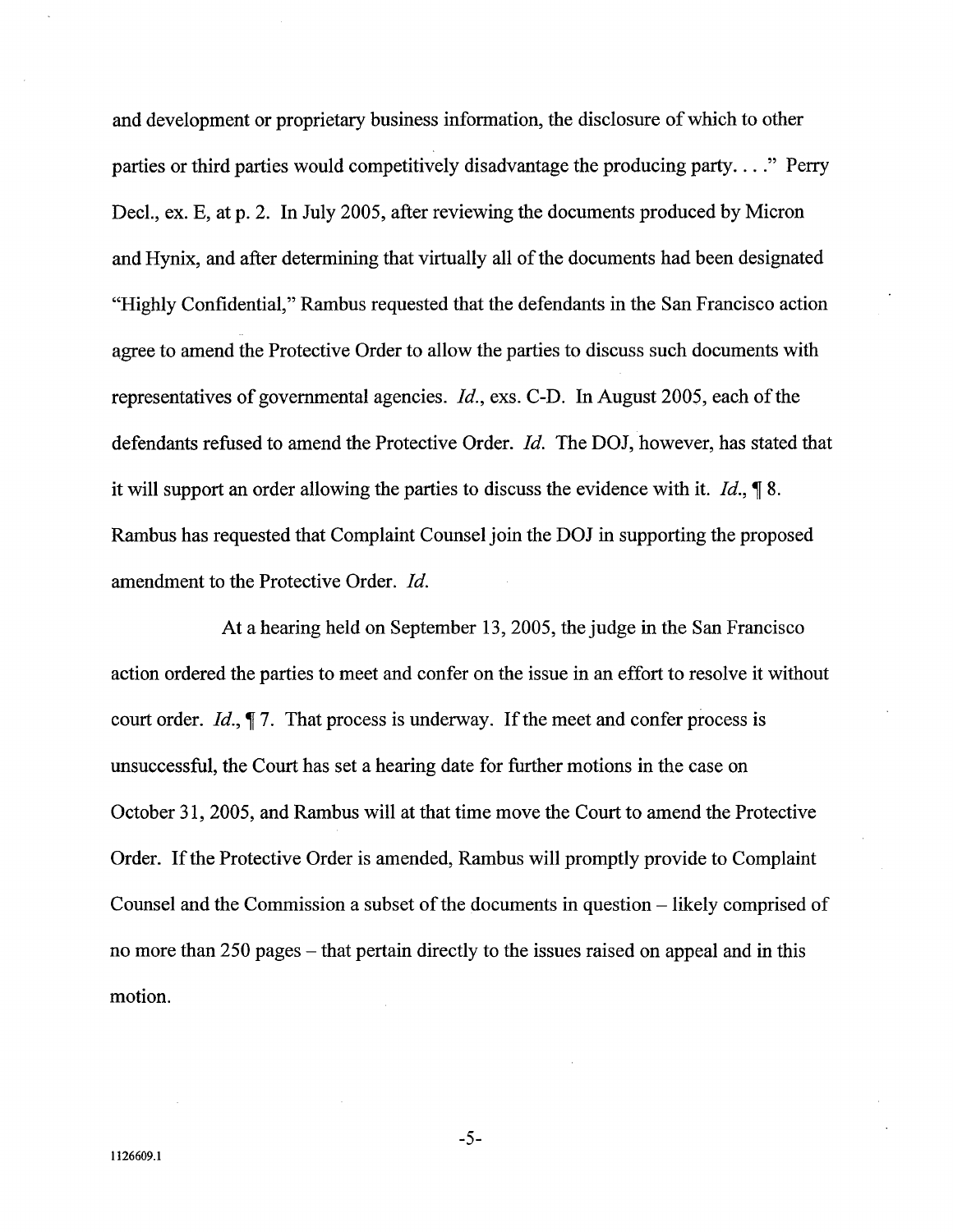## III. ARGUMENT

### The Applicable Standard A.

The Commission is authorized by 16 C.F.R.  $\S$  354(a) to reopen the record

after oral argument where:

 $(1)$  the party offering the evidence has acted with due dilgence; (2) the supplemental evidence is relevant, probative and non-cumulative; and (3) the supplemental evidence can be admitted without undue prejudice to the other party."

Order Reopening Record, p. 2, citing Chrysler Corp. v. Federal Trade Commission, 561 F.2d 357, 362-63 (D.C. Cir. 1977); *Brake Guard Products, Inc.*, 125 F.T.C. 138, 248 n.38 (1998).

In its May 2005 Order, the Commission reopened the record, over

Rambus's objections, to allow the admission of approximately 1000 pages of evidence relating to Rambus's alleged spoliation of evidence.  $Id$ . In explaining its decision, the Commission applied the factors set out in Brake Guard and held that: (1) Complaint Counsel had been dilgent, especially given that much of the evidence in question had been made available after the record closed; (2) the motion papers showed the evidence to be "probative and relevant to issues in this matter";  $(3)$  the materials were not likely to be cumulative "because some of these materials likely contradict evidence and positions taken in this matter previously  $\dots$ "; and (4) it did not appear that Rambus would be "unduly" prejudiced by the new evidence.  $Id$ . at 3.

Each of these factors, when applied to this motion, overwhelmingly favors the reopening of the record to allow in the evidence described herein.

-6-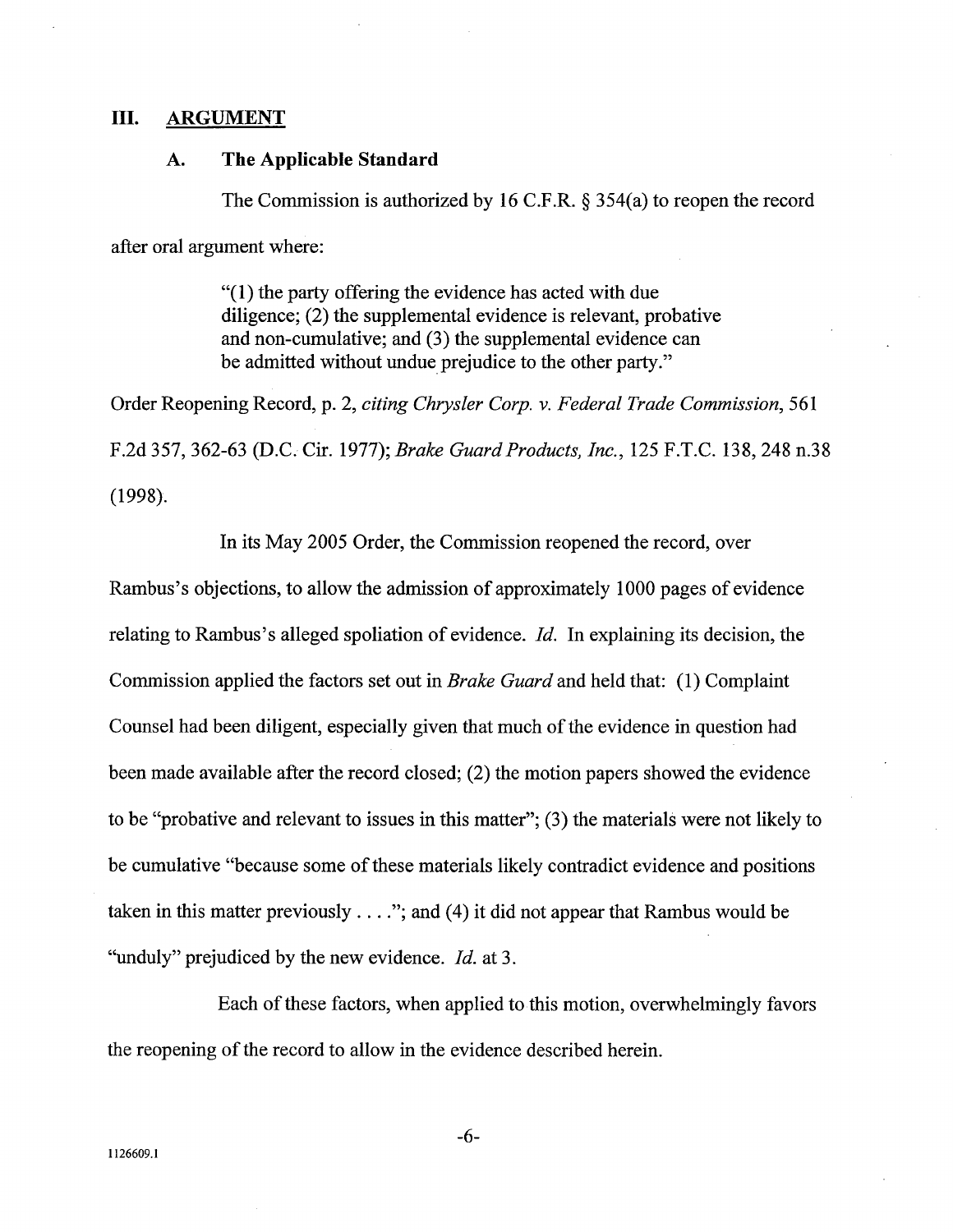#### **B.** Rambus Has Been Dilgent

As described above, Rambus did not receive the documents in question until mid-May of this year, when they were included in the production by Micron and Hynix of approximately one milion pages of documents in the San Francisco litigation. Perry Decl.,  $\P$  4. Upon reviewing the documents, Rambus requested that the defendants agree to amend the Protective Order in the case to allow the paries to discuss the evidence with representatives of governmental agencies. Id,  $\mathbb{I}$  5-7. After each of the defendants refused, Rambus raised the issue with the Court, which recently ordered the parties to meet and confer further. Id. If this additional meet and confer process is unsuccessful, the Court will decide the issue at a hearing on October 31, 2005. Id. These facts more than satisfy the requirement that a party demonstrate diligence when moving to reopen the record. Order Reopening Record at 3.

### $\overline{\mathbf{C}}$ . The Evidence Is Relevant, Probative And Not Cumulative

While Rambus cannot, under the current terms of the Protective Order in the San Francisco case, discuss the specific contents of any of the evidence produced by Micron and Hynix in that case, Rambus believes that the evidence, if admitted into this record, would show the following:

- DRAM manufacturers acted in concert between 1999 and 2002 to keep RDRAM prices high in order to block industry adoption of the RDRAM device;
- In particular, in the spring and summer of 2000, after Dell, the world's largest manufacturer of personal computers, told DRAM manufacturers that

 $-7-$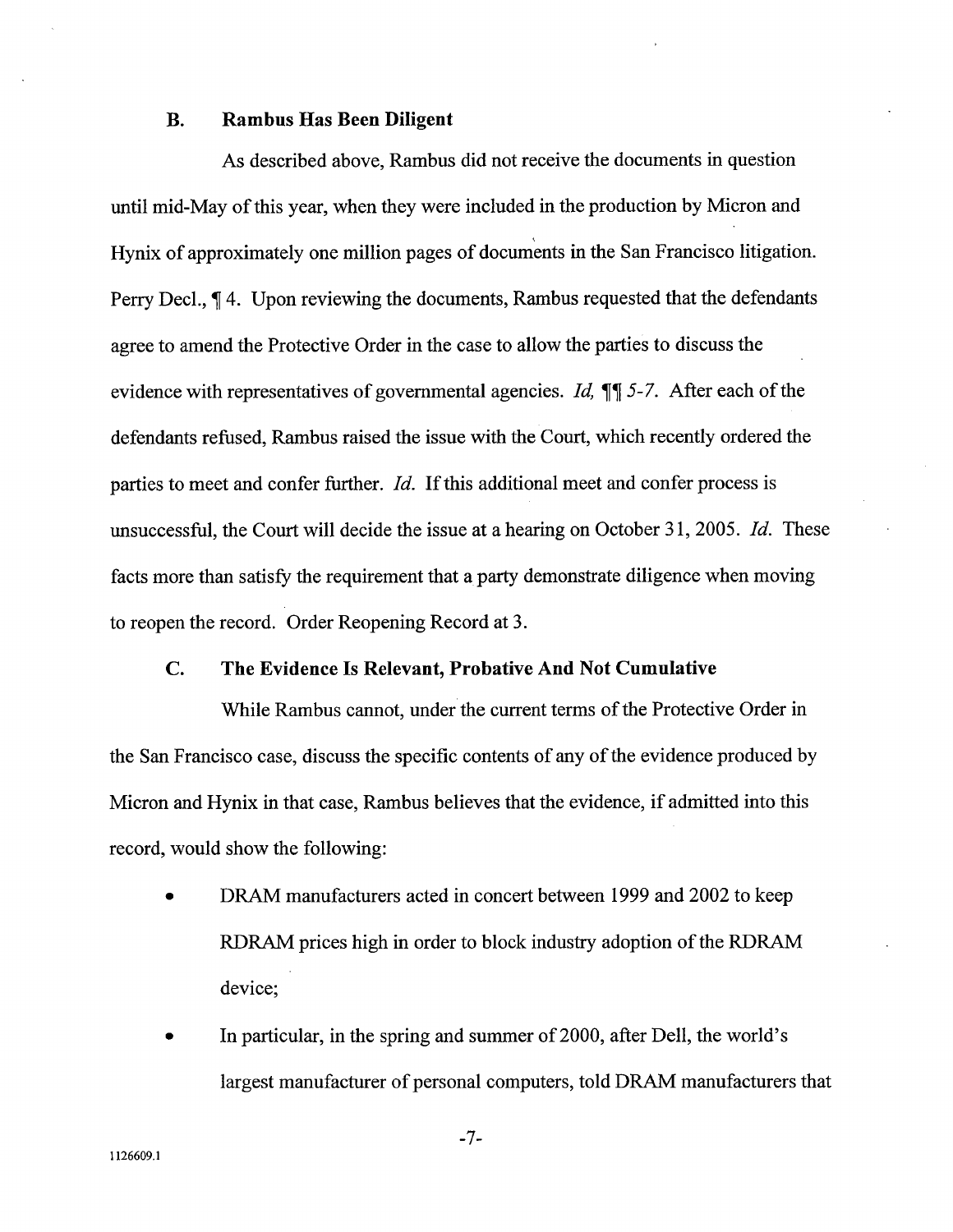if RDRAM prices remained high, it would abandon its plans to adopt RDRAM throughout its product line, the DRAM manufacturers reached agreements regarding the prices to be charged to Dell, in a successful effort to force Dell to drop RDRAM;

- By the spring and summer of 2001, when DRAM manufacturers had begun to offer DDR SDRAM devices in competition with RDRAM, the manufacturers agreed to fix DDR prices below market levels in the short run, in order to block remaining competition from RDRAM;
- Computer manufacturers such as Dell would have adopted the RDRA device in many or most of their product offerings but for the DRA manufacturers' concerted action to block competition from RDRAM;
- In 2001 and 2002, because the DRAM manufacturers had succeeded in precluding substantial competition for the RDRAM device, they were able to raise SDRAM and DDR SDRAM prices, in concert and through a carefully coordinated series of price increases, by hundreds of percent;
- This coordinated market manipulation took place at the very same time that the manufacturers in question were representing to the Commission and its staff that the DRAM market was characterized by fierce price competition; and
- The communications and agreements described above involved highranking executives and managers from Micron and Hynix, including one or more witnesses called by Complaint Counsel to testify at trial on the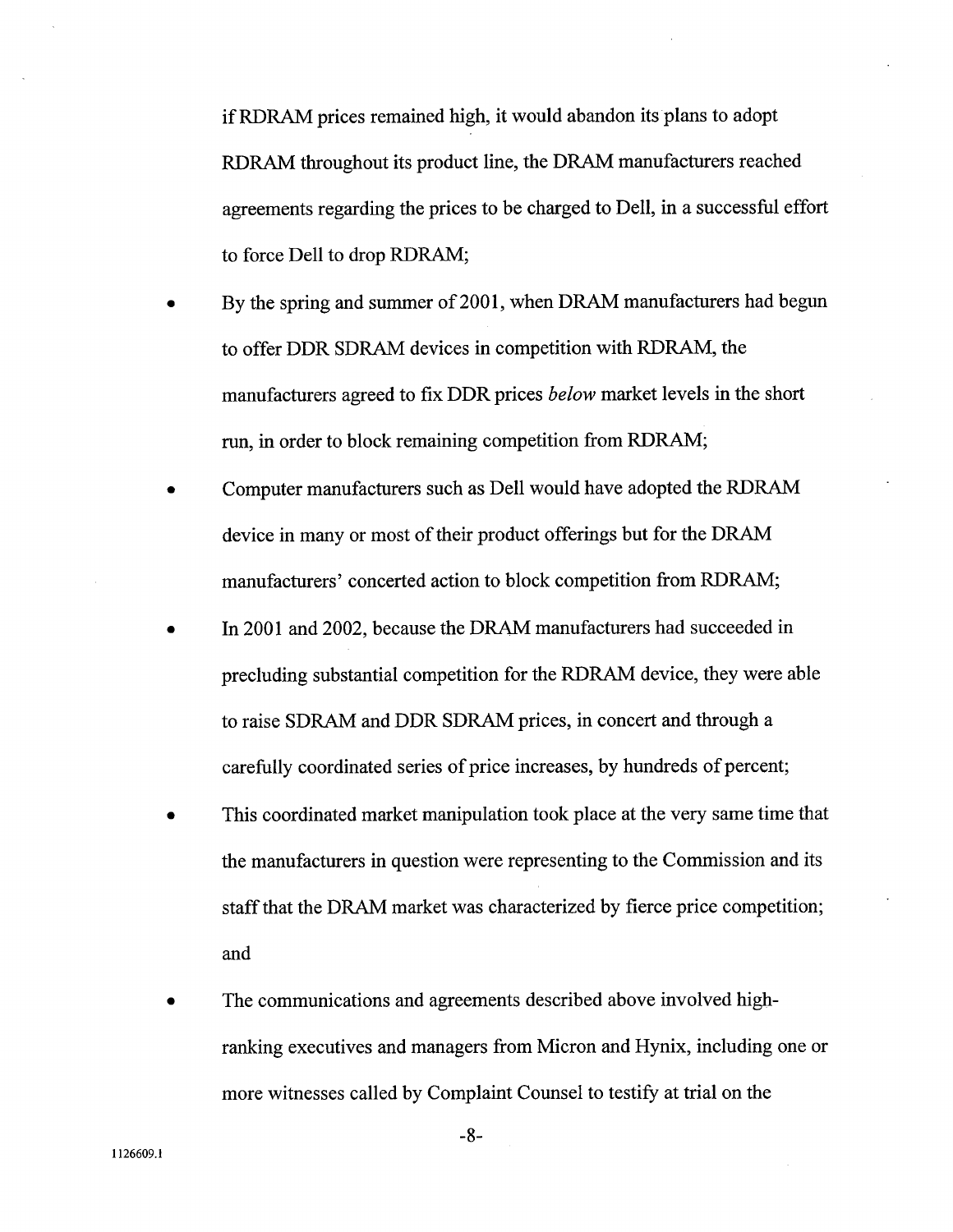allegedly competitive nature of the DRAM market and other issues relevant to this appeal.

For the reasons set out below, this evidence is clearly relevant, probative and not cumulative.

### 1. The Evidence Is Probative On Numerous Issues Raised By Complaint Counsel Below And Pursued By Them On Appeal

## The Evidence Rebuts Complaint Counsel's Arguments  $a<sub>1</sub>$ that The DRAM Market Was Highly Competitive In The Relevant Time Period

As part of its case-in-chief, Complaint Counsel contended that the DRAM market was highly competitive, and they proposed numerous findings in support of their position. These proposed findings include:

- Complaint Counsel's Proposed Finding Of Fact ("CCFF") No. 117 Customers benefit from the presence of multiple DRAM suppliers because competition between the suppliers ensures customers will receive lower prices for DRAM");
- CCFF 126 ("In order for a new memory technology to achieve high volume, it must be price competitive with the previous technology already in high volume");
- CCFF 2442 ("The DRAM business is a commodity business which is characterized by a high degree of competition and low profit margins
- CCFF 2616 and 2635 (both referring to purported "price competition" between DRAM manufacturers); and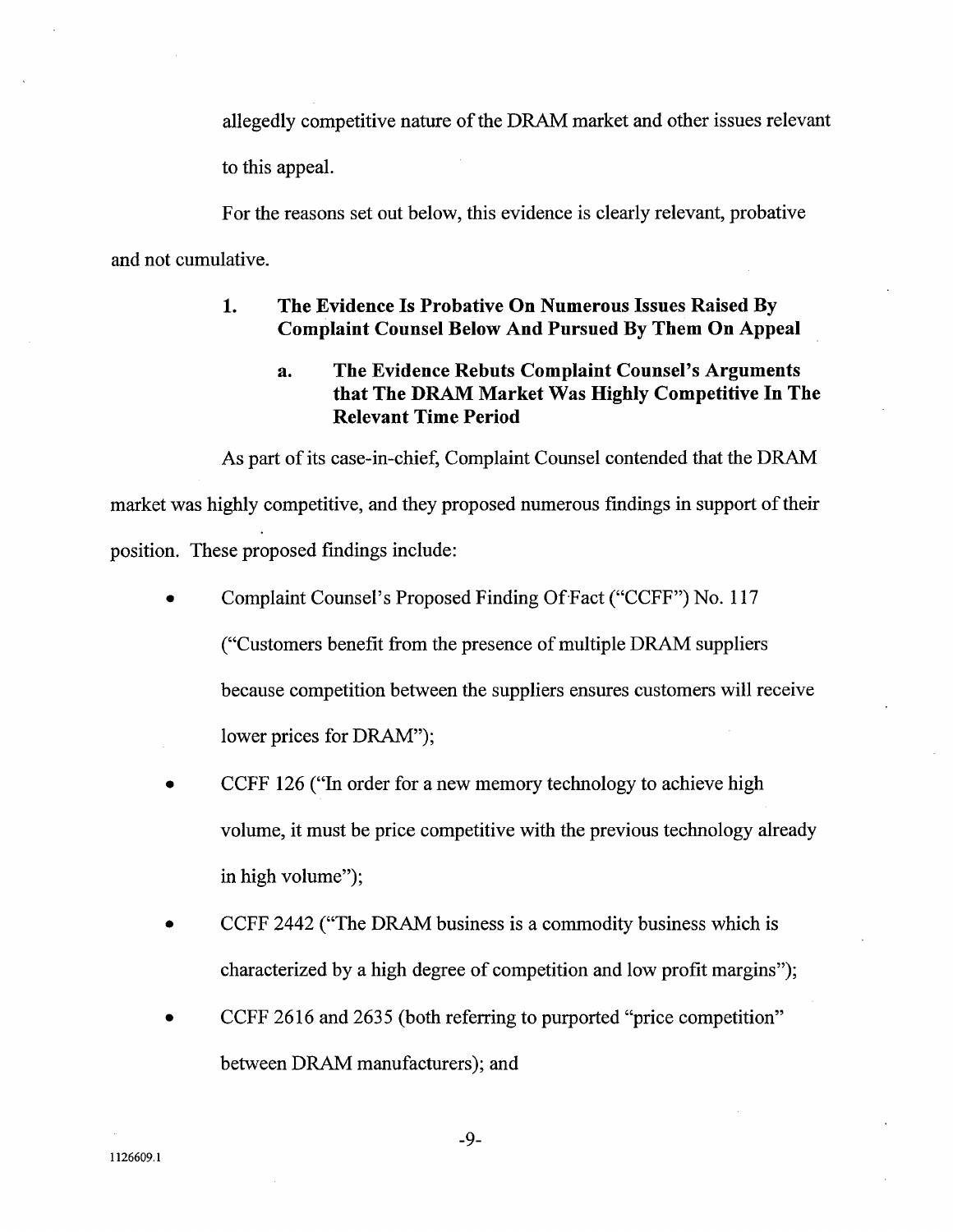CCFF 2627 ("Multiple sourcing reduces risk and ensures price competition among DRAM suppliers").

In support of these and similar findings, Complaint Counsel relied primarily on testimony that they had solicited at trial from Micron and Hynix executives. See, e.g., CCFF 100 (referring to DRAM manufacturers' desire to reduce costs and citing a former Hynix executive's testimony that "the competition is very severe"); CCFF 81 (referring to consolidation among DRAM manufacturers and relying solely on testimony by Micron's CEO that "it's been a very competitive business over time"); CCFF 1574 (claiming that DRAM manufacturers allowed customers to decide which device they wanted to use, relying both on a Hynix executive's statement that "essentially it's the customer's decision" and on testimony by Micron's CEO that "[t]he customer is going to decide what they want to buy. . . ."); and CCFF 2442 (claiming that the DRAM business is "characterized by a high degree of competition. . . " and relying solely on testimony by Micron's CEO and a former Hynix executive).

The large number of proposed findings by Complaint Counsel that are directed to the proposition that the DRAM market is "highly competitive" amply establishes the relevance of evidence that would directly contradict both the findings and the testimony that supports them. As Complaint Counsel are keenly aware, if they cannot establish that the DRAM manufacturers engaged in price competition and that the market allegedly impacted by Rambus's conduct was a competitive one, they are unlikely to have met their burden of showing injury to competition, nor could they assert (as they do repeatedly in their opening brief on appeal) that Rambus' s royalties are "likely to be

 $-10-$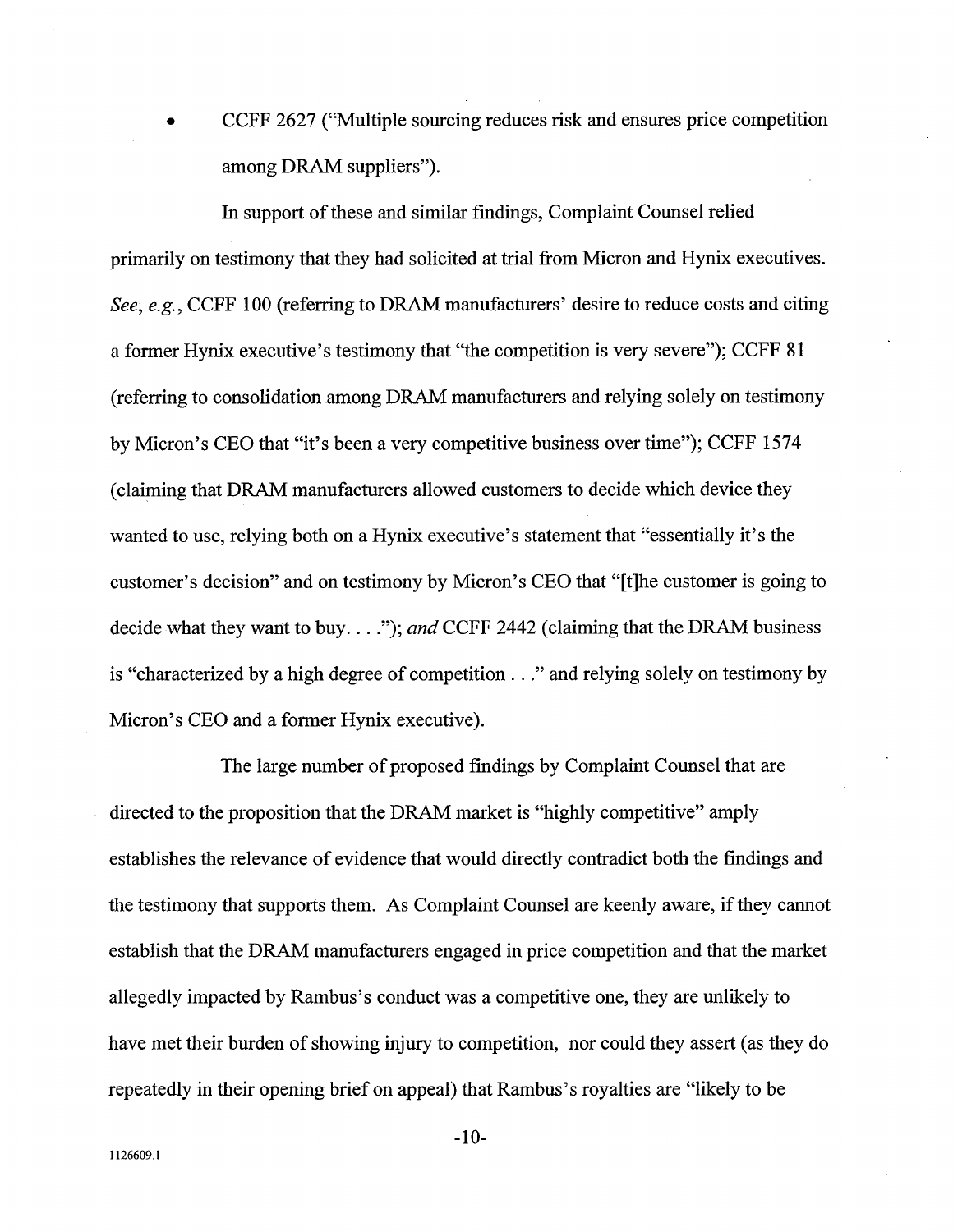passed on to customers." Appeal Brief of Counsel Supporting The Complaint, fied April 16, 2004, p. 61. See also id., pp. 2, 26, 28.

Complaint Counsel have not withdrawn the findings referenced above and have instead asked the Commission to adopt them on appeal. Given the number of their own findings at issue, given the fact that Complaint Counsel themselves solicited the now-discredited testimony of Micron and Hynix executives as part of their case-in-chief and given the fundamental importance of the underlying issue, Complaint Counsel simply canot contend that the evidence proffered by Rambus is irrelevant. This direct evidence of what the Commission recently referred to as "hardcore carel conduct" is in fact clearly probative on numerous issues raised by Complaint Counsel in this case. See Brief For The United States as Amicus Curiae in Texaco, Inc. v. Dagher, available at http://www.ftc.gov/os/2005/09/050913texacobrief.pdf, at p. 30. See generally In re Ferrosilicon From Brazil, etc., 1999 ITC LEXIS 471 at 5, USITC Publication 3218 (Int'l Tr. Comm., August 1999) (reopening record and reconsidering order imposing antidumping" duties on foreign producers, where guilty pleas by domestic producers showed that the Commission's prior order was based in part on "the erroneous belief that the U.S. ferrosilicon market was competitive and price sensitive").

## b. The Evidence Rebuts Complaint Counsel's Argument That The RDRAM Device Failed Because Of Technical Or Other Problems Within Rambus's Control

The evidence in question is also relevant because it rebuts Complaint Counsel's argument that Rambus' RDRAM device failed on its merits. Complaint Counsel devote an entire section of their proposed findings – totaling over 100 individual

11-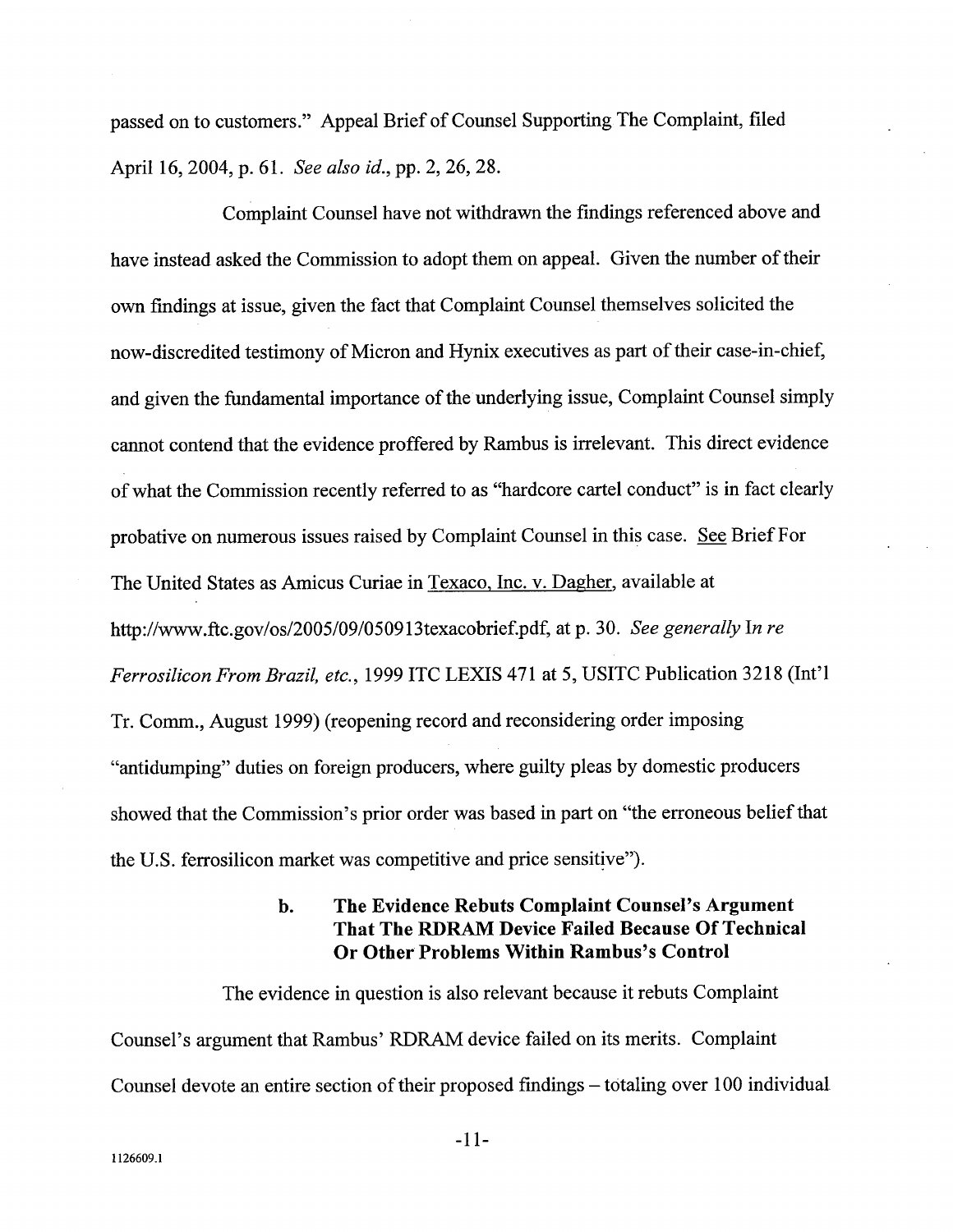findings - to the proposition that Rambus's RDRAM failed to win substantial market share because of technical issues or inherently high manufacturing or royalty costs. See CCFF  $~$  1800-1924.<sup>2</sup> Complaint Counsel apparently hope to have the Commission find that Rambus' RDRAM device failed to succeed in a "highly competitive" marketplace on its own merits, at which point Rambus launched an allegedly anti-competitive campaign to burden SDRAM and DDR devices with patent royalties.

Complaint Counsel's vigorous efforts to have Judge McGuire and the Commission adopt findings about the factors that led to "the decline of the Rambus RDRAM architecture" make it impossible for Complaint Counsel to contend that the newly available evidence on that question now offered by Rambus is irrelevant. As discussed above, the new evidence would show beyond doubt that the "decline of the Rambus RDRAM architecture" was caused primarily, if not entirely, by the concerted efforts of DRAM manufacturers, including Hynix and Micron, to keep RDRAM prices high and (in the short run) DDR prices low, at critical times during the introduction of these competing devices. Considerations of due process and fundamental fairness require that this highly probative evidence, long withheld by Micron and Hynix, be included in this record and considered by the Commission.

 $2\degree$  The section in question, is entitled "High Royalty Rates, High Manufacturing Costs and Technical Problems Led to the Decline of the Rambus RDRAM Architecture.". Id.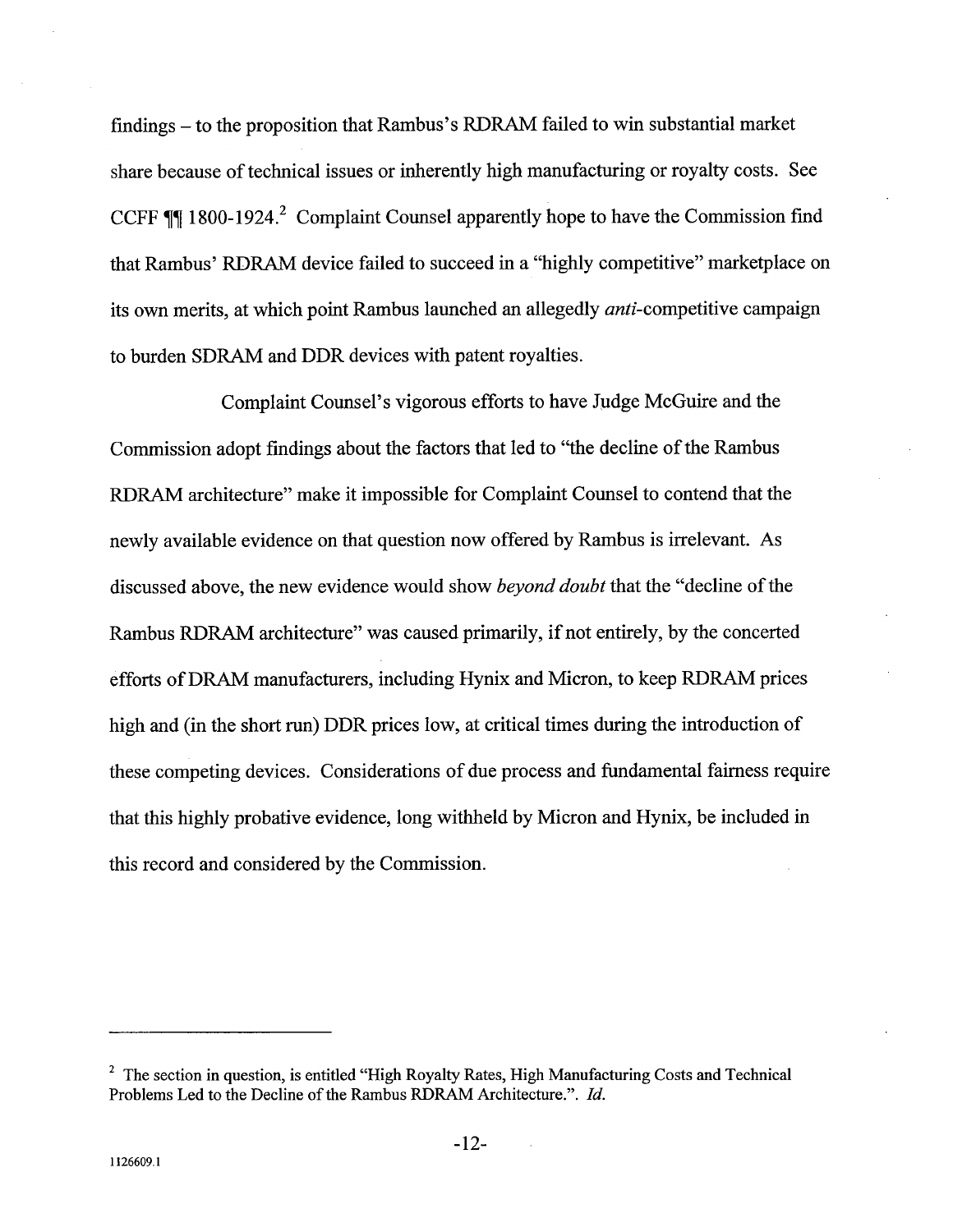### The Evidence Contradicts Complaint Counsel's Causation c. Theories.

The evidence at issue also contradicts Complaint Counsel's other theories of causation in this case. Complaint Counsel argue repeatedly that the DRAM market is competitive, in part because their case depends on theories about how optimal standards might be selected in a competitive market. These theories in turn depend on the premise that members of standard setting organizations are interested in selecting the best technologies. Complaint Counsel also undertook to prove, as they were required to, that JEDEC would have selected other allegedly viable technologies if Rambus had made certain disclosures and/or would have negotiated ex ante for low royalties from Rambus. Appeal Brief, pp 89- 102; Reply Brief, pp 72-80. For these propositions, Complaint Counsel rely heavily on the testimony by representatives of the DRAM manufacturers to the effect that they needed more information from Rambus in order to make the kind of procompetitive choice among alternative technologies posited by Complaint Counsel. But the evidence at issue on this motion shows that those firms had a very different anticompetitive objective—to prevent the Rambus RDRAM device from being used in the marketplace *even if* it was superior and preferred by their customers. The evidence thus discredits Complaint Counsel's fundamental notion of how standard setting works , at a minimum, demonstrates that that notion is not applicable to this case. Of course the evidence also fully establishes an ulterior motive for the testimony by Hynix and Micron executives about allegedly viable alternatives to Rambus' technology that should serve to discredit any such testimony.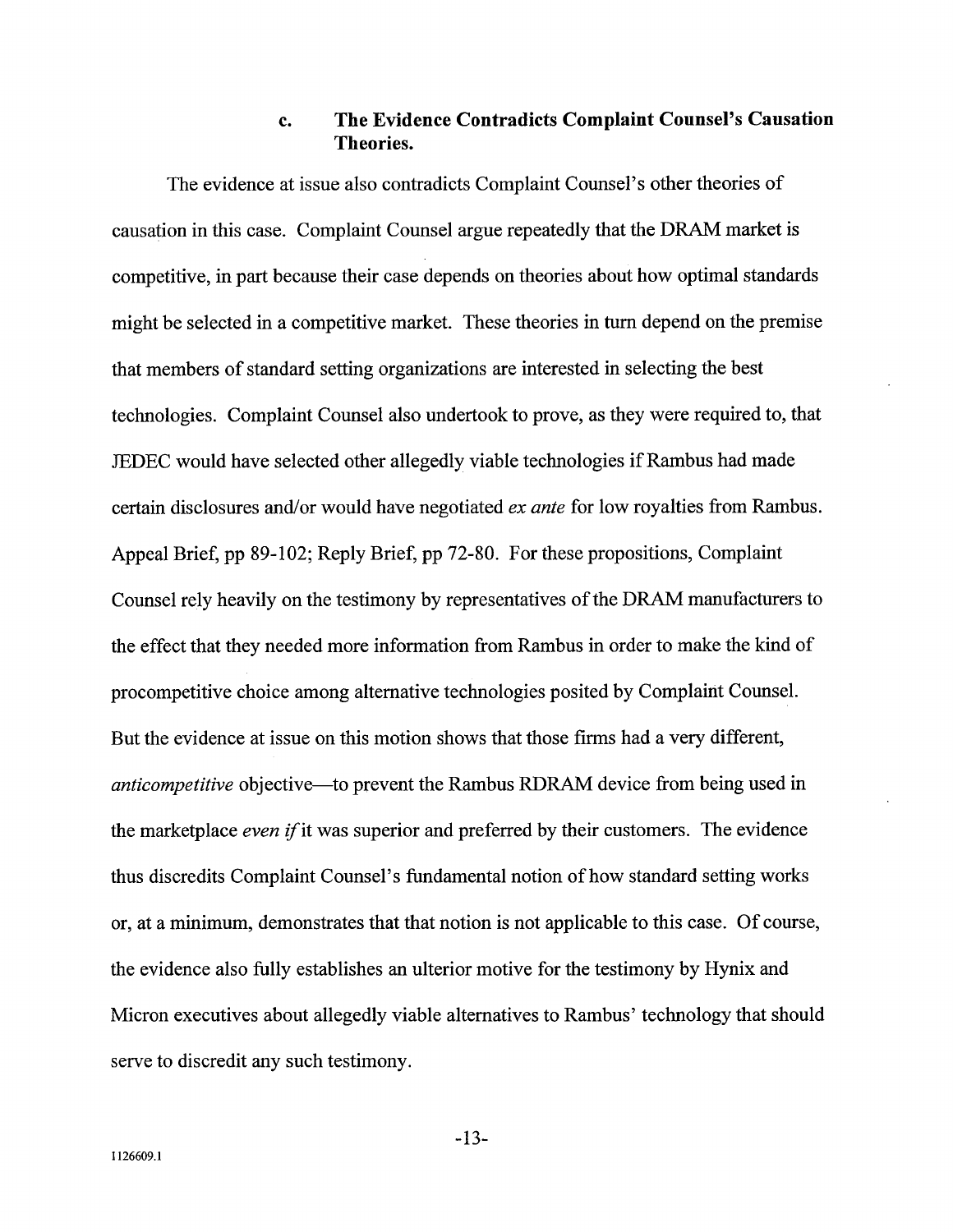### d. The Evidence Rebuts Complaint Counsel's Argument That The Proposed Remedy Is An Appropriate One

Complaint Counsel have asked the Commission to enter an extraordinar and unprecedented remedy in this matter that would bar Rambus from seeking access to the cours to enforce dozens of valid U.S. patents against admitted infringers, including Micron and Hynix (who between them control a substantial portion of the DRA market). This draconian remedy is unsupported by the case law and is out of proportion to the facts of this case (which show an inconsistently applied and deliberately vague JEDEC patent policy and the conceded absence on Rambus's part of patents or patent applications that read on JEDEC standards voted on while Rambus was a member). In support of the extraordinary remedy they propose, Complaint Counsel argue that compulsory, royalty-free licensing:

> has been specifically recognized as an appropriate antitrust remedy in industries like the DRAM industry, where price competition and narow profit margins prevail (see CCFF 96- 100, 107-11)."

Reply Brief of Counsel Supporting The Complaint, filed July 7, 2004, p. 97, citing U.S. v. General Electric Co. 115 F.Supp. 835, 844 (D.N.J. 1953).

The testimony on which Complaint Counsel rely for this important proposition came almost entirely from Micron and Hynix (and Infineon) executives. The testimony in question is entirely discredited by the evidence that Micron and Hynix have so far withheld from the Commission. The Commission should therefore reopen the record and admit evidence that will show both that the DRAM market is *not* an

1126609.1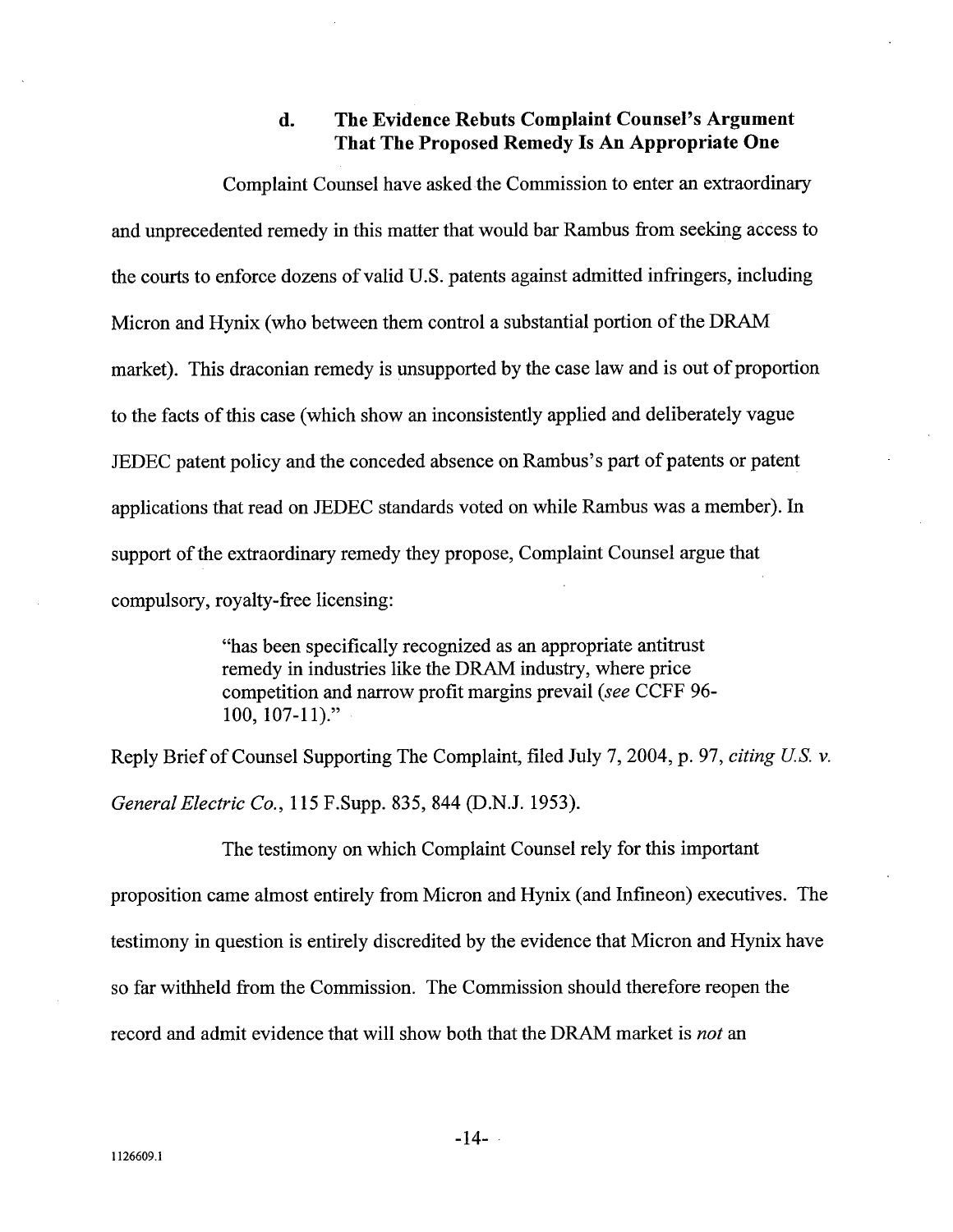"industr[y] where price competition" prevails, Reply Brief at 97, and that the remedy proposed by Complaint Counsel is thus wholly unwaranted.

The evidence is important to the remedy issue in other ways as well. Complaint Counsel's proposed remedy rests on the premise that Rambus is not entitled to enforce its patents because the technologies they cover could not have achieved acceptance in the market on their merits. But the evidence that is the subject of this motion shows that Rambus' technologies would have become widely accepted in the market but for a criminal conspiracy by certain DRAM manufacturers, that there is thus no inequity in Rambus' current market position, and that the proposed remedy is thus unwarranted even if Complaint Counsel could ever show (and they have not) that Rambus had some type of obligation to disclose its potential patent interests at JEDEC.

## The Admission Of The Evidence In Question Will Not Unduly D. Prejudice Complaint Counsel

The Commission's previous Order Reopening The Record to admit evidence relating to Rambus's alleged spoliation resulted in the addition of over 1000 pages of evidence to the record in this case. Rambus represents that the number of pages it seeks to have admitted in connection with this motion is far less than one thousand and is unlikely to exceed 250 pages. Moreover, there can be no argument that Rambus has been hiding this evidence. Instead, it is the DRAM manufacturers who represented to the Commission staff and testified under oath that the DRAM market was highly competitive who have withheld this damaging evidence from Complaint Counsel

 $-15-$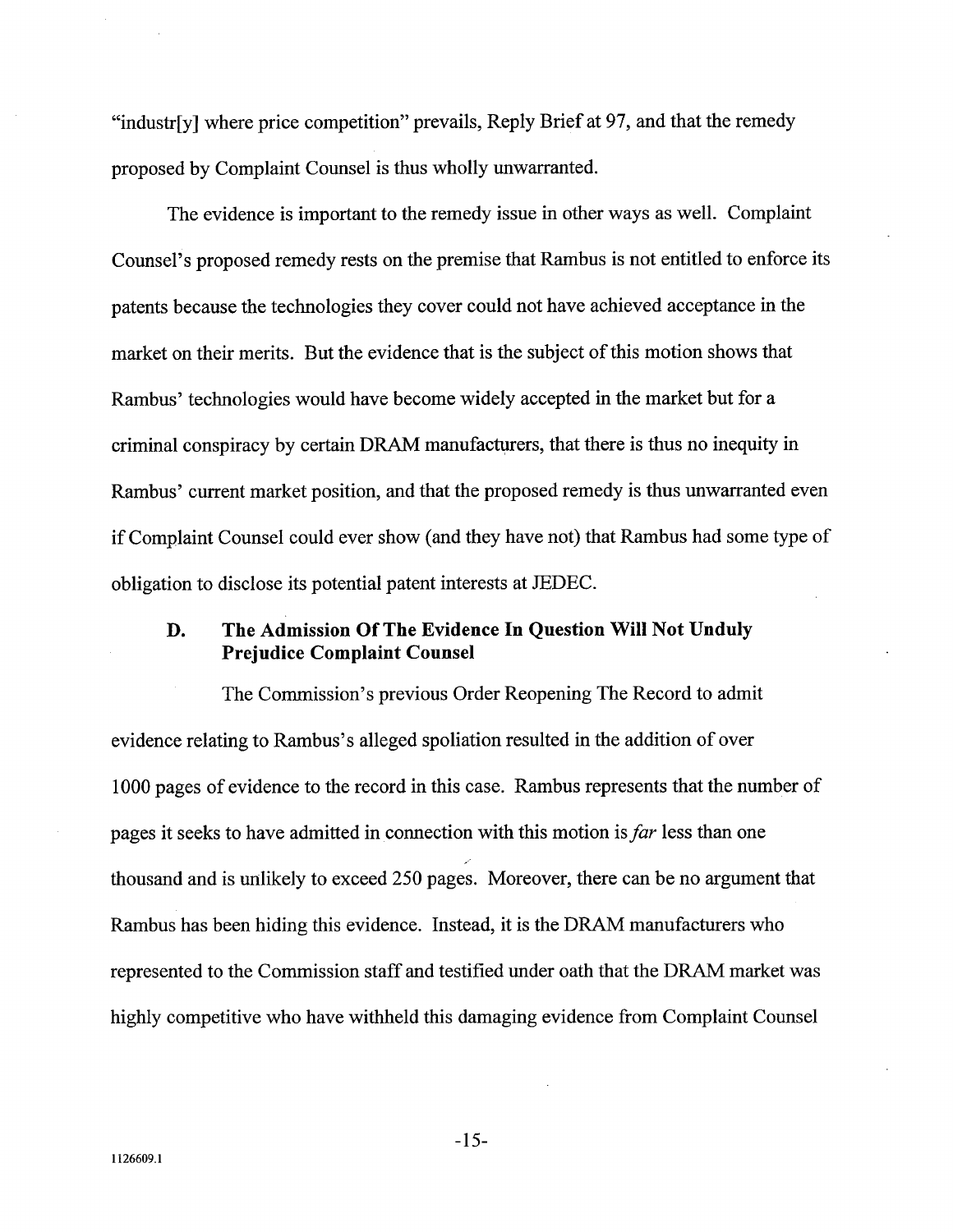and from Rambus for many years and who, even today, are resisting its disclosure to the Commission and its staff.

The Commission should not countenance such an abuse of its investigatory and adjudicatory functions. Any prejudice resulting to Complaint Counsel from the need to review this limited amount of evidence and (possibly) submit additional findings or argument is far outweighed by the Commission's responsibility to see that any findings or orders it makes are based on a complete record rather than on misleading testimony and erroneous statements in briefs and proposed findings.

## **CONCLUSION**

For all of the foregoing reasons, the Commission should grant this motion and enter the order submitted herewith.

DATED: September  $\sqrt{9}$ , 2005 Respectfully submitted,

gory P. Stone

Steven M. Perr Peter A. Detre MUGER, TOLLES & OLSON LLP 355 South Grand Avenue, 35th Ploor Los Angeles, California 90071-1560 (213) 683-9100

A. Douglas Melamed WILMER CUTLER PICKERING HALE AND DORR LLP 2445 M Street, N. Washington, D.C. 20037 (202) 663-6000

Attorneys for Respondent Rambus Inc.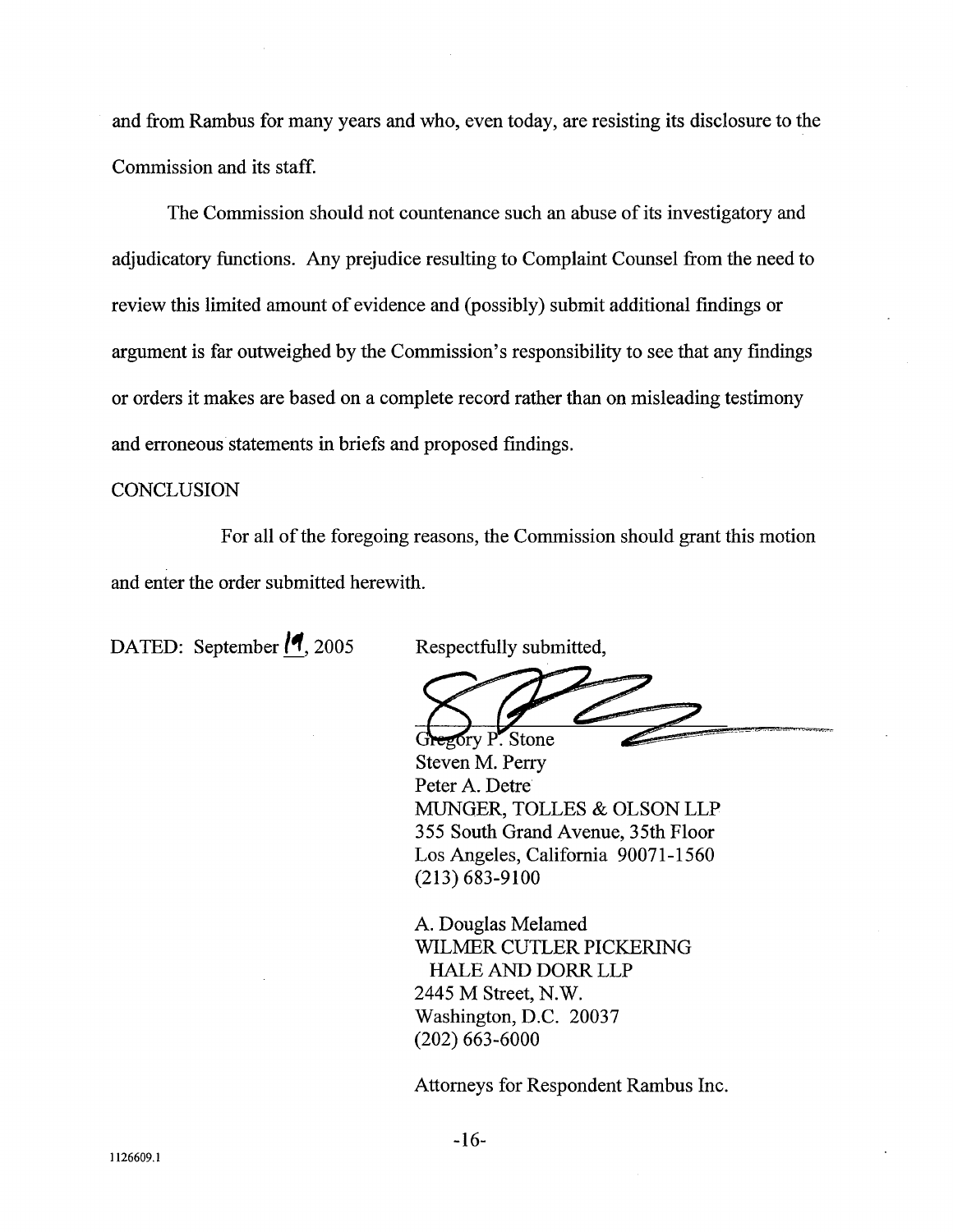# UNITED STATES OF AMERICA BEFORE THE FEDERAL TRADE COMMISSION

COMMSSIONERS: Deborah Platt Majoras, Chairman Thomas B. Leary Pamela Jones Harbour Jon Leibowitz

In the Matter of

RAMBUS INC.,  $|$  Docket No. 9302

a corporation.

## PROPOSED ORDER

Having reviewed Respondent's Motion to Reopen The Record to Admit Newly Obtained Evidence Rebutting Complaint Counsel's Proposed Findings and Undermining Complaint Counsel's Proposed Remedy, the Commission hereby grants said motion and orders that to the extent permitted by the Protective Order in the action entitled Rambus, Inc. v. Micron Technology, Inc., et aI., San Francisco Superior Court Case No. 04-431105, Rambus shall be entitled to submit up to 250 pages of documents produced in discovery in that action by the defendants. It is further ordered that the record be reopened for the purpose of admitting such documents. By the Commission.

> Donald S. Clark **Secretary**